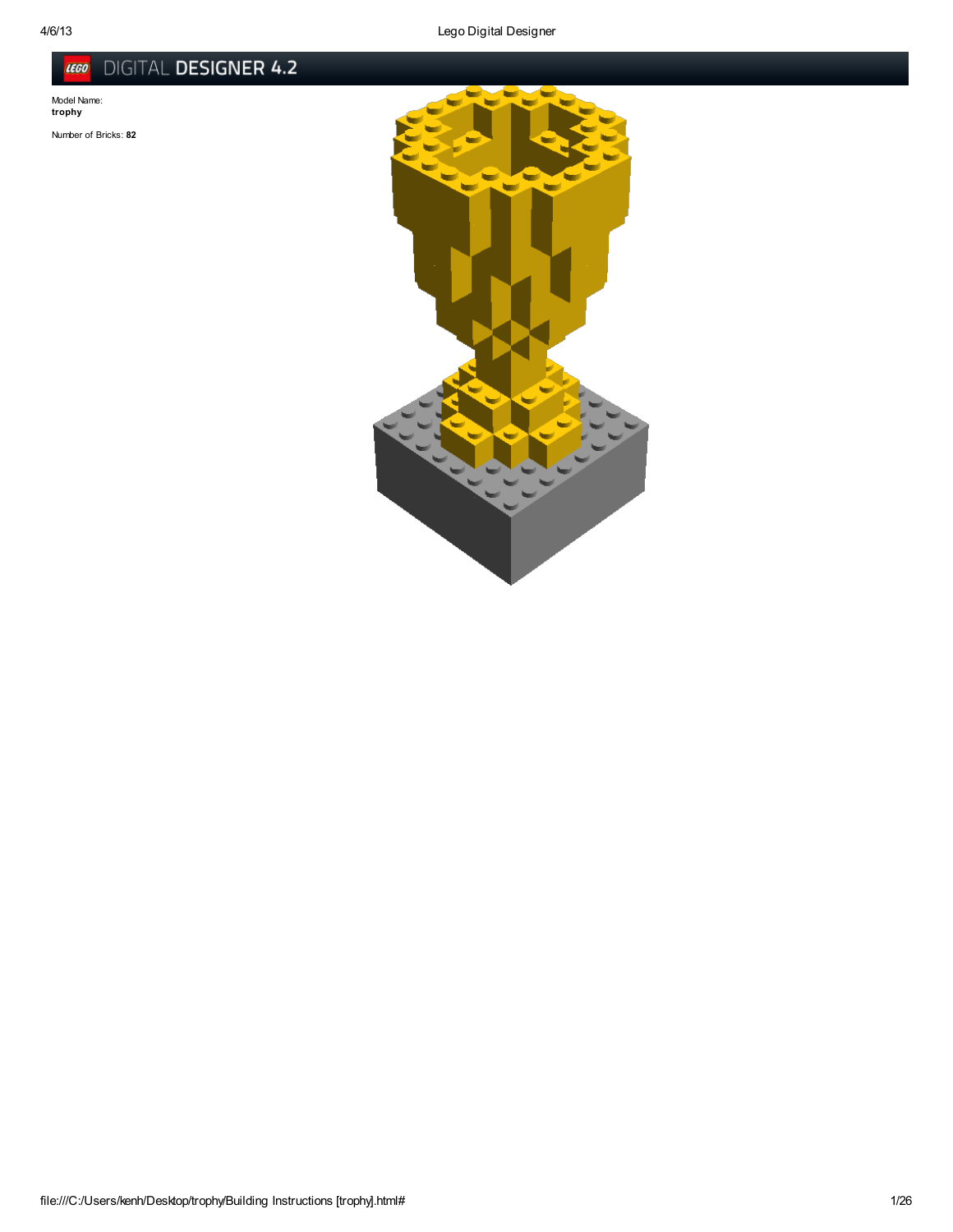

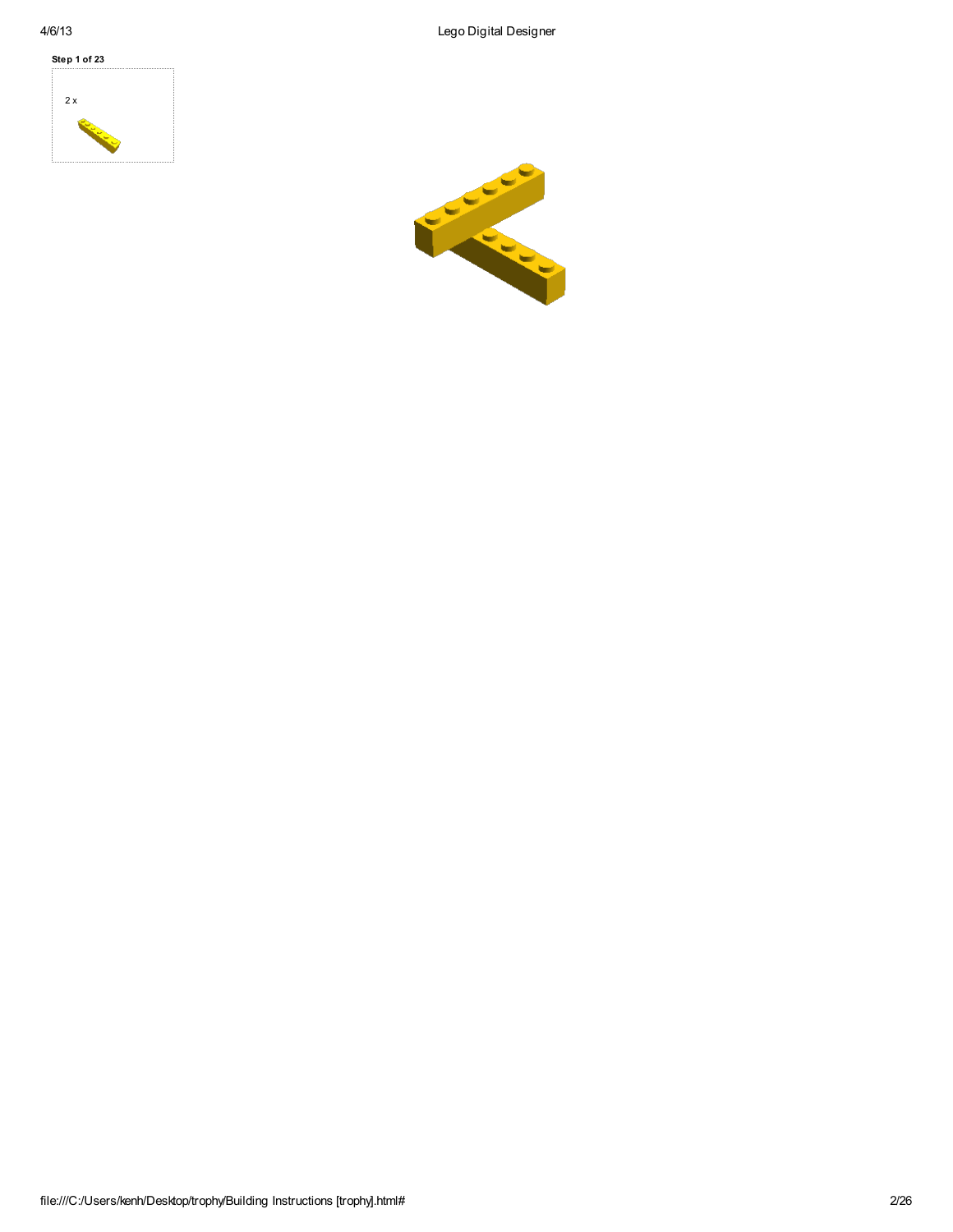

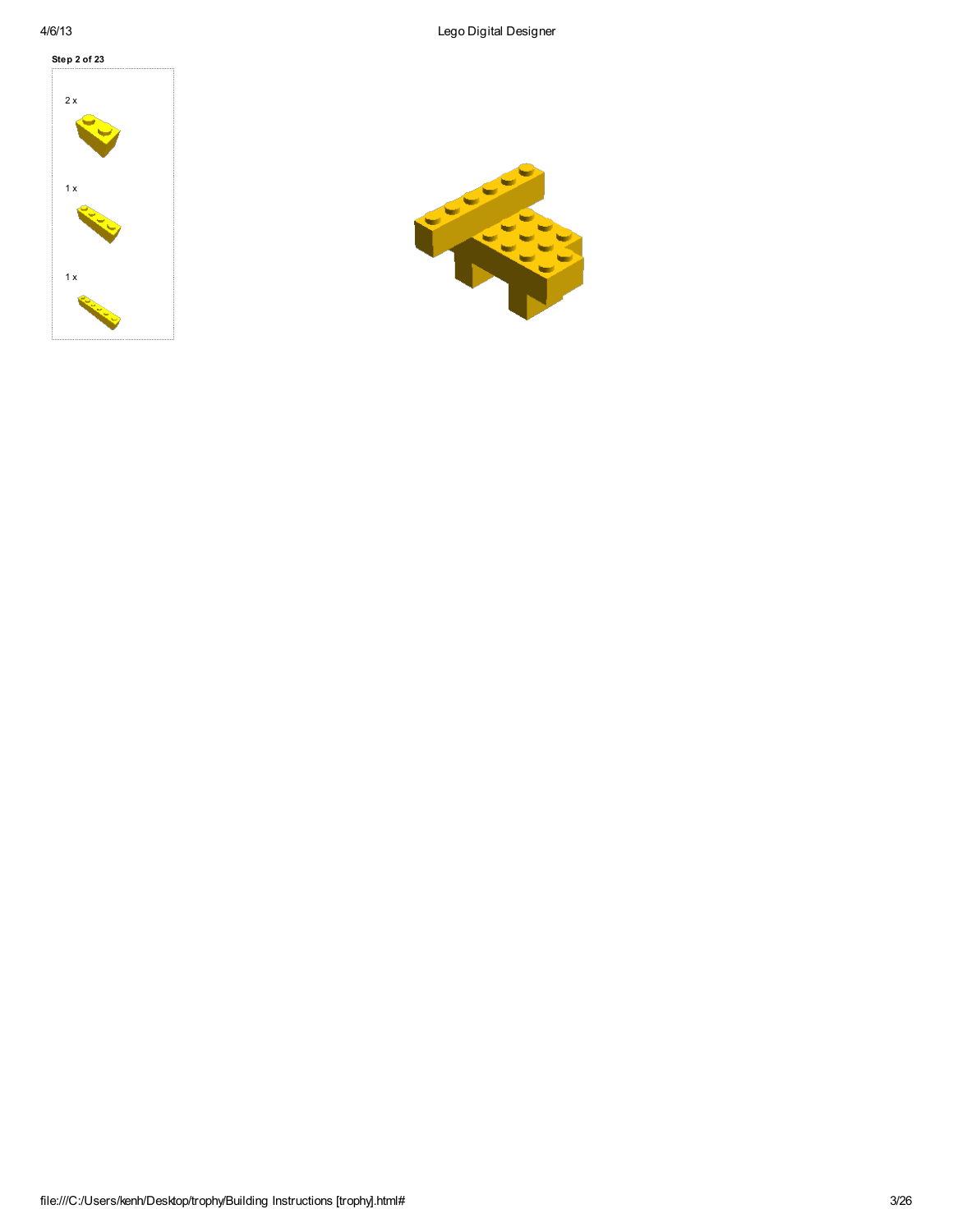

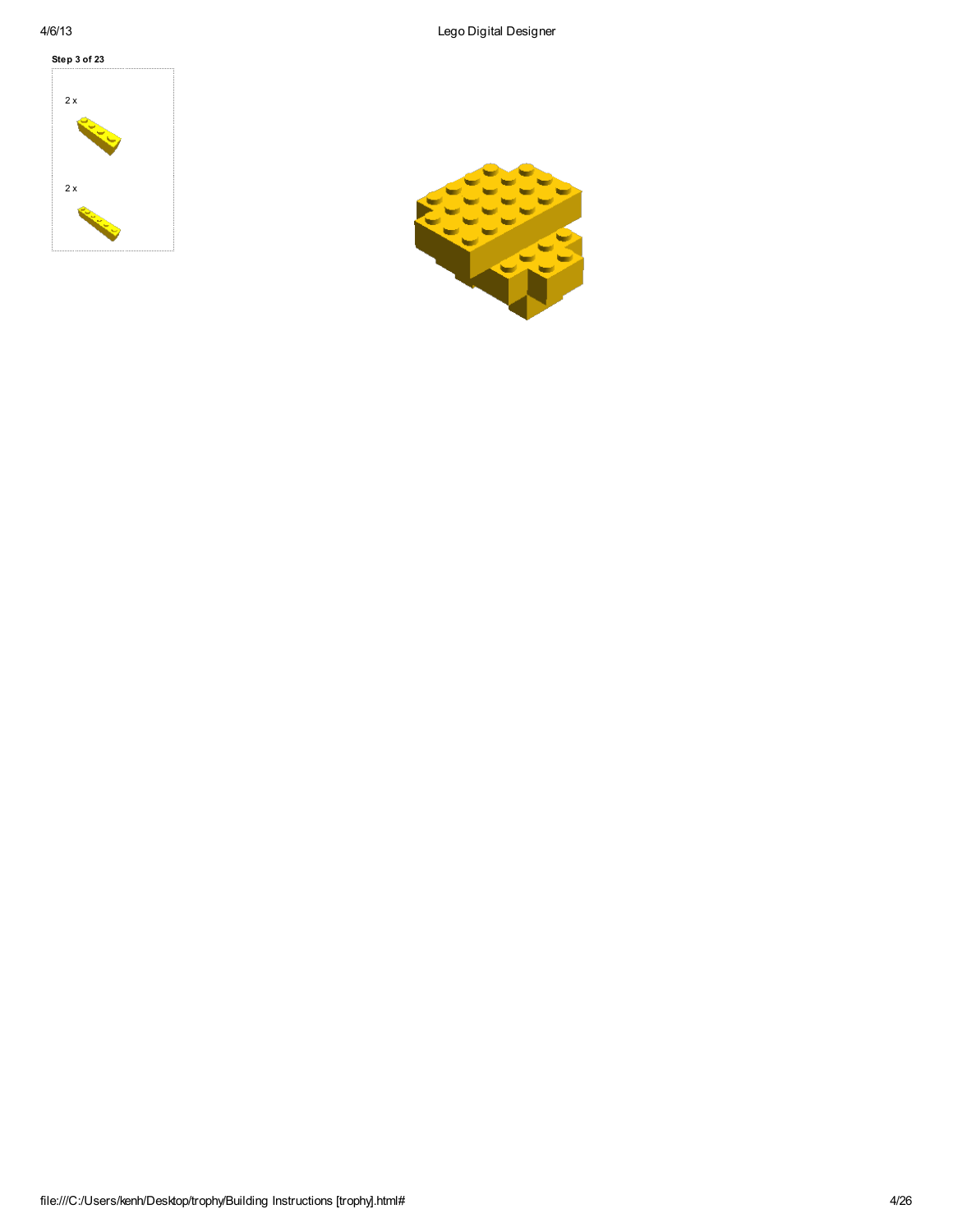

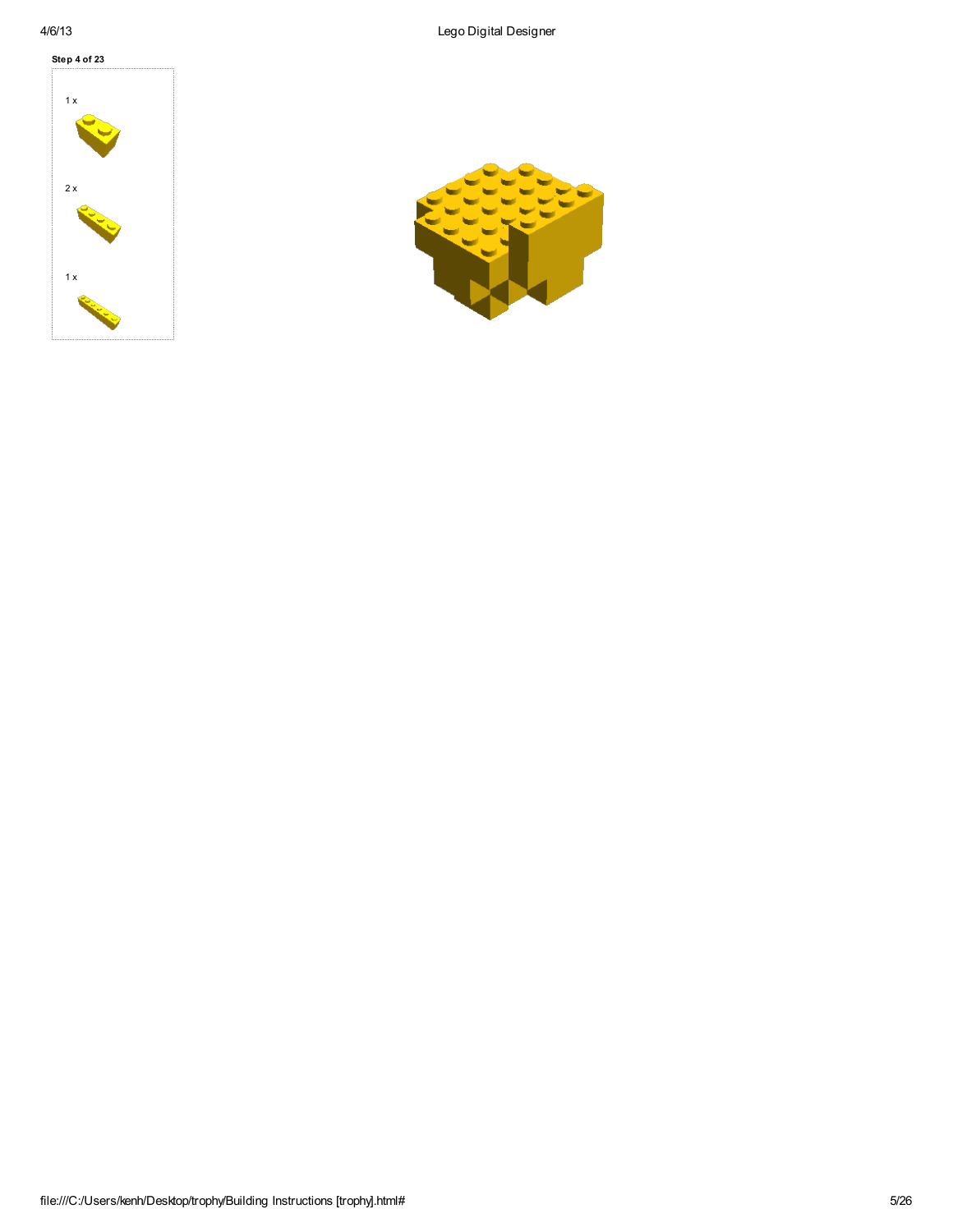

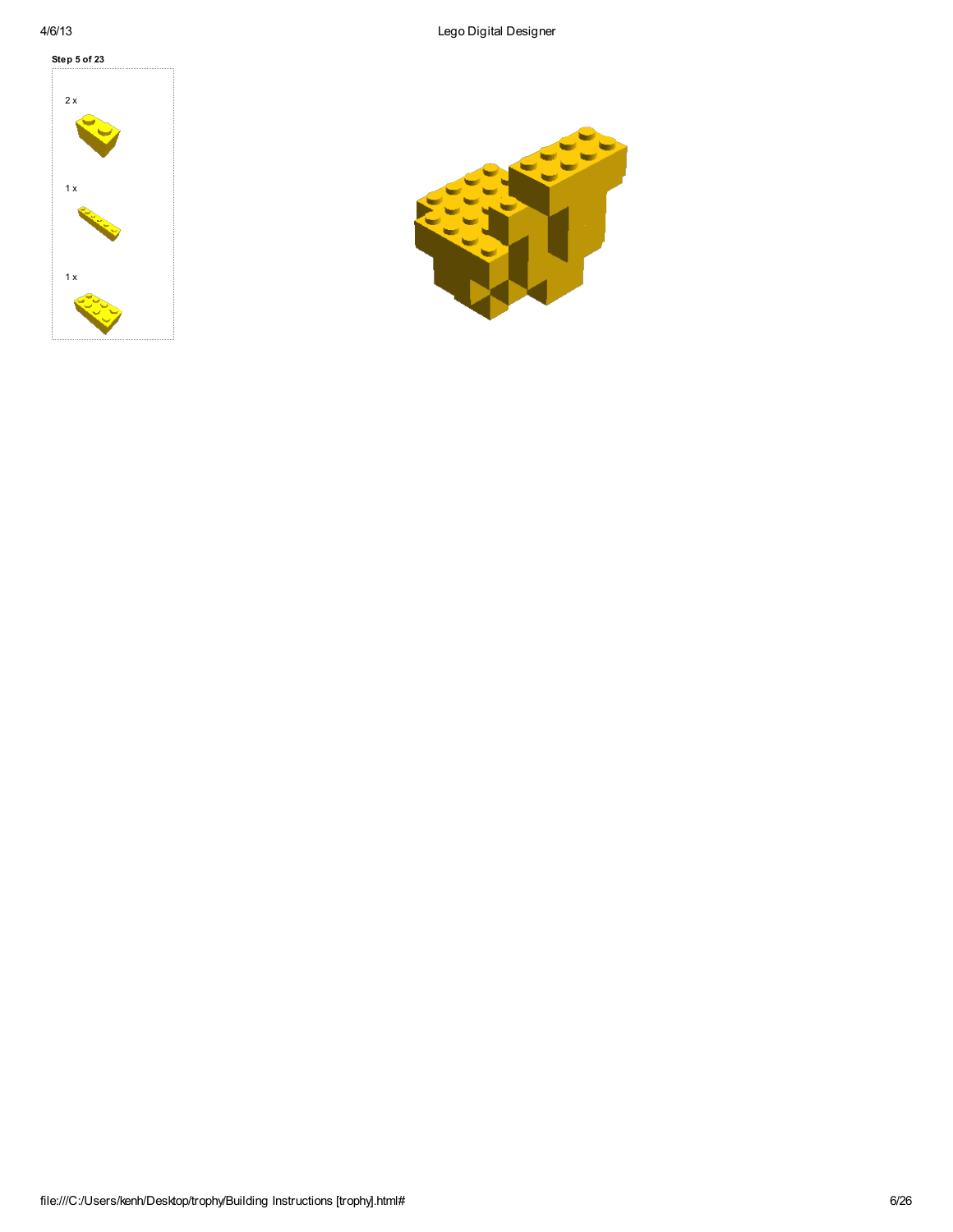

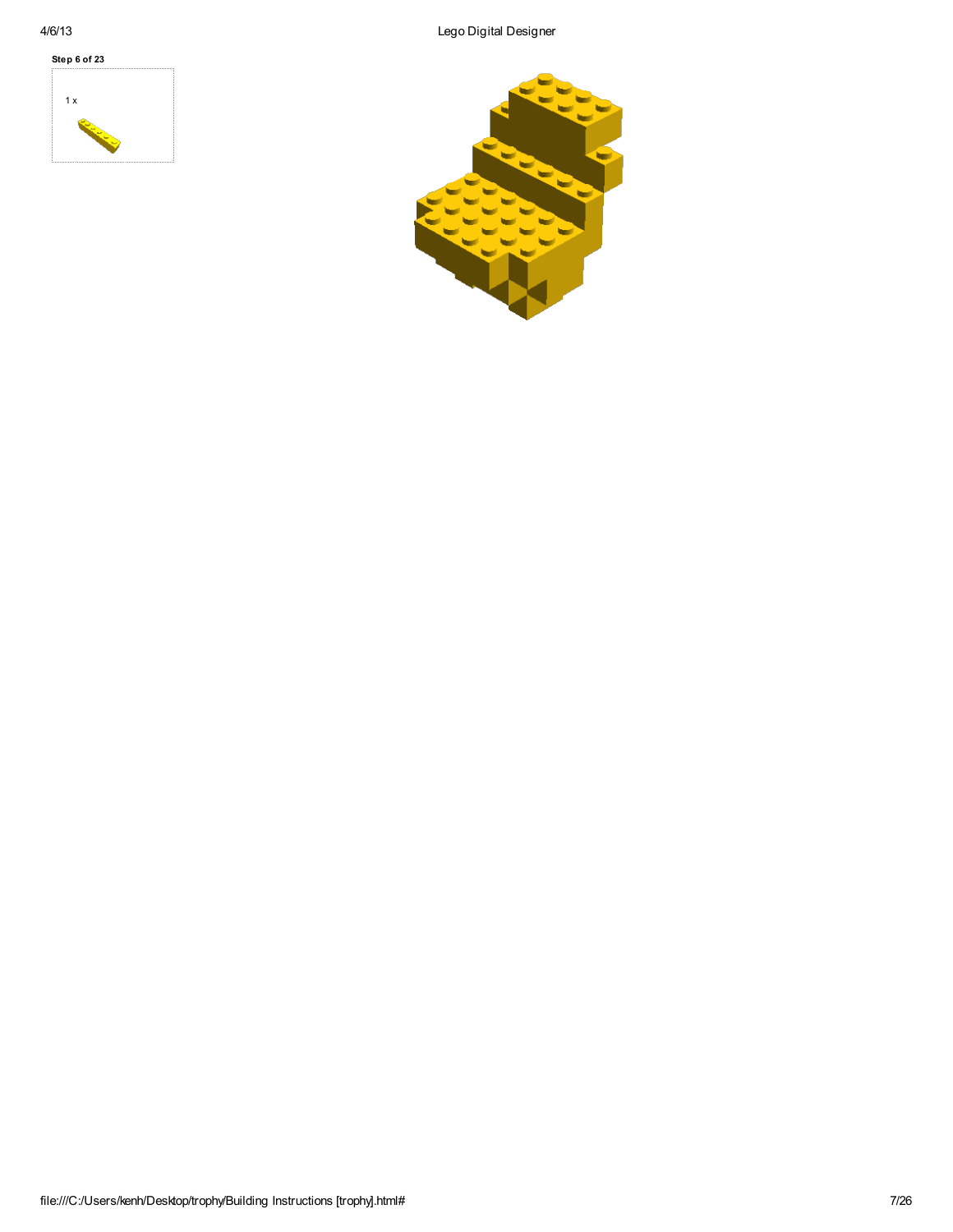

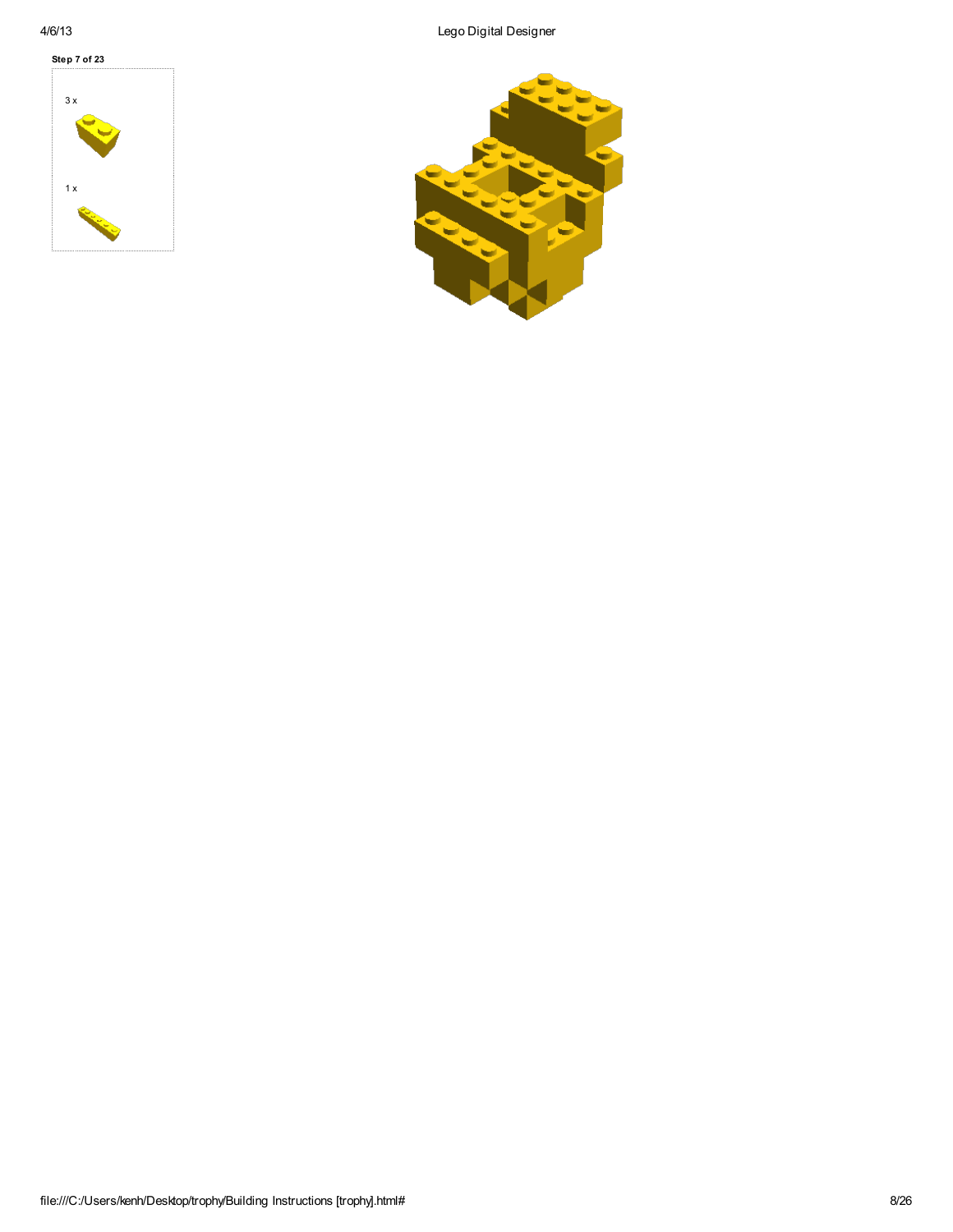

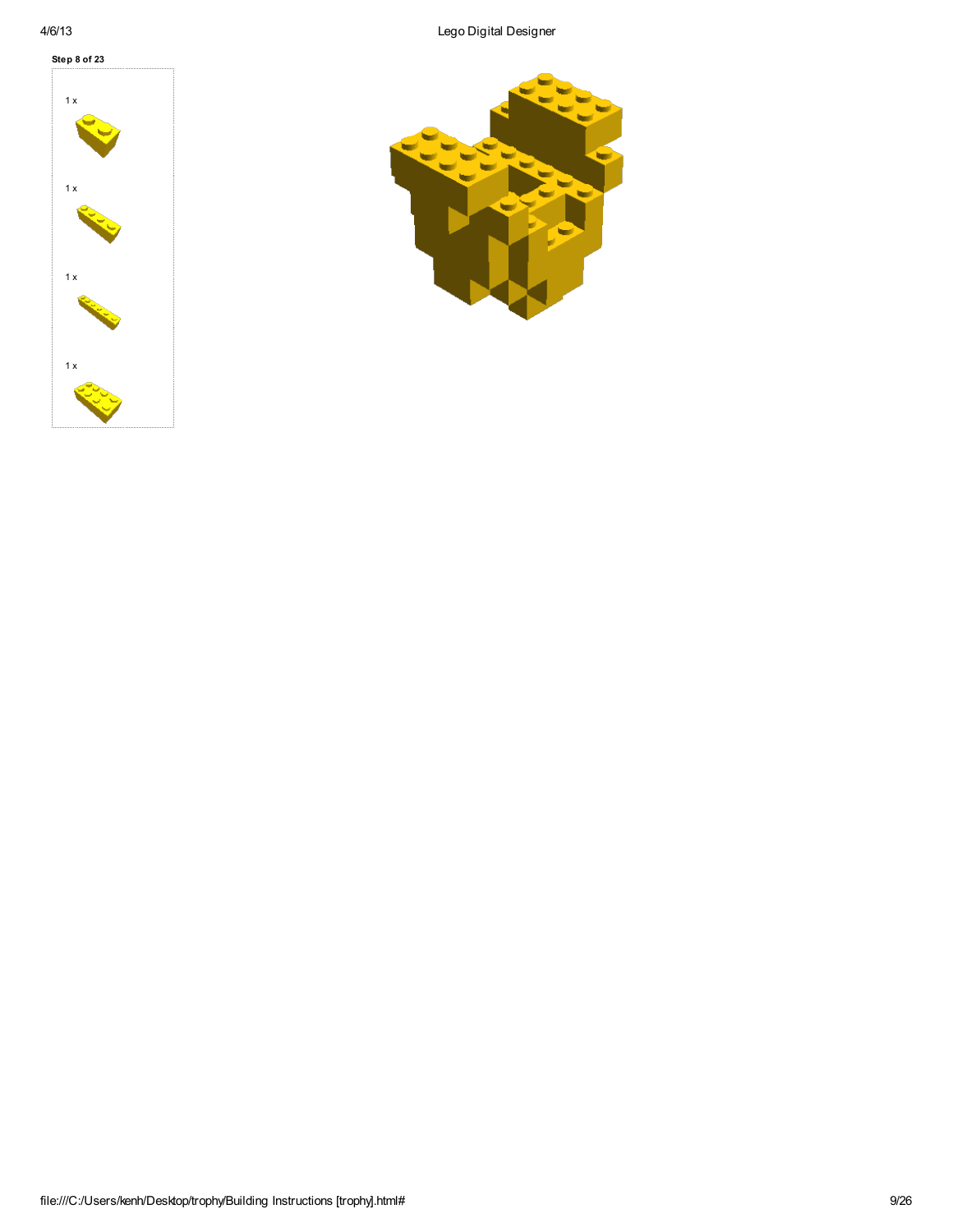

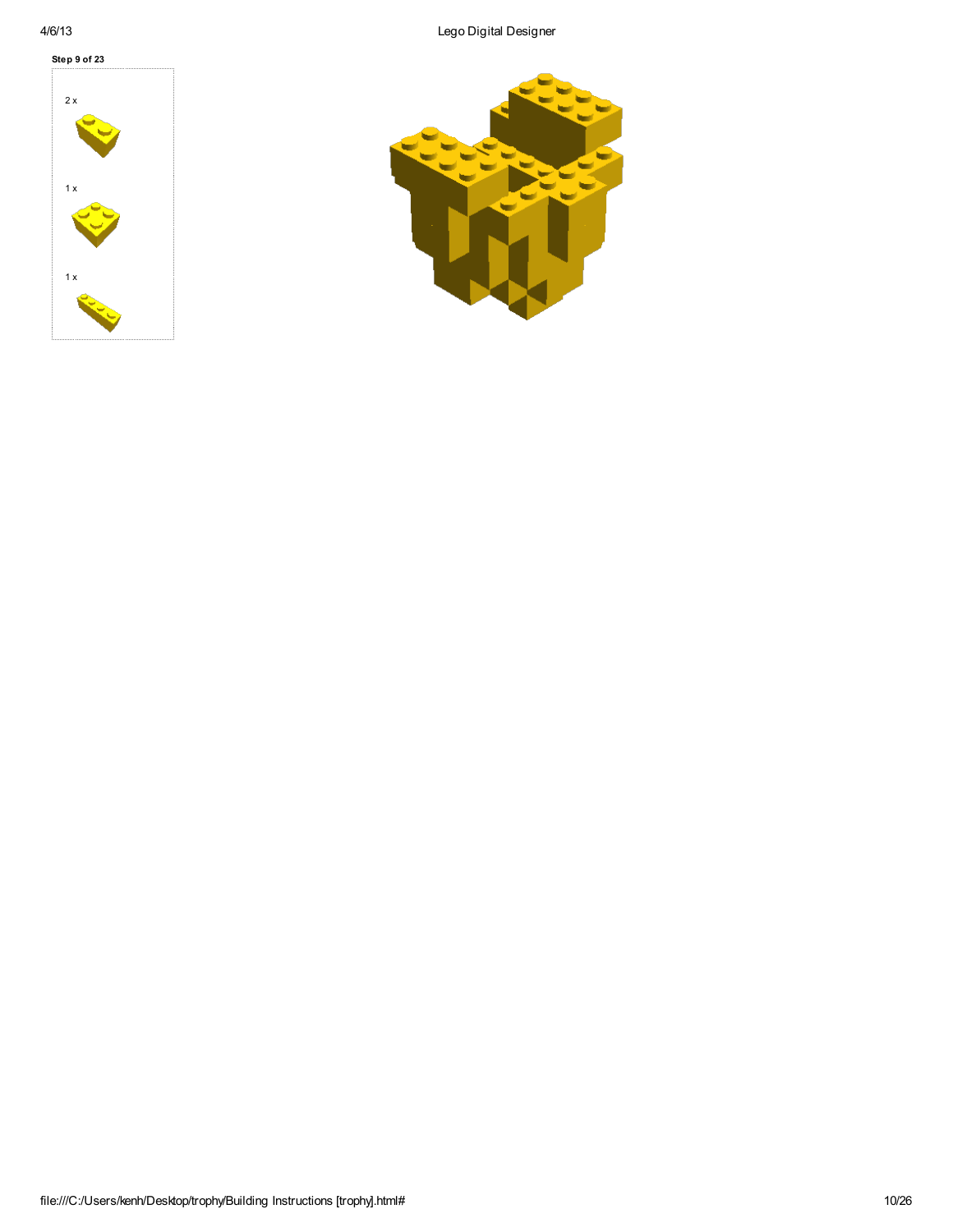

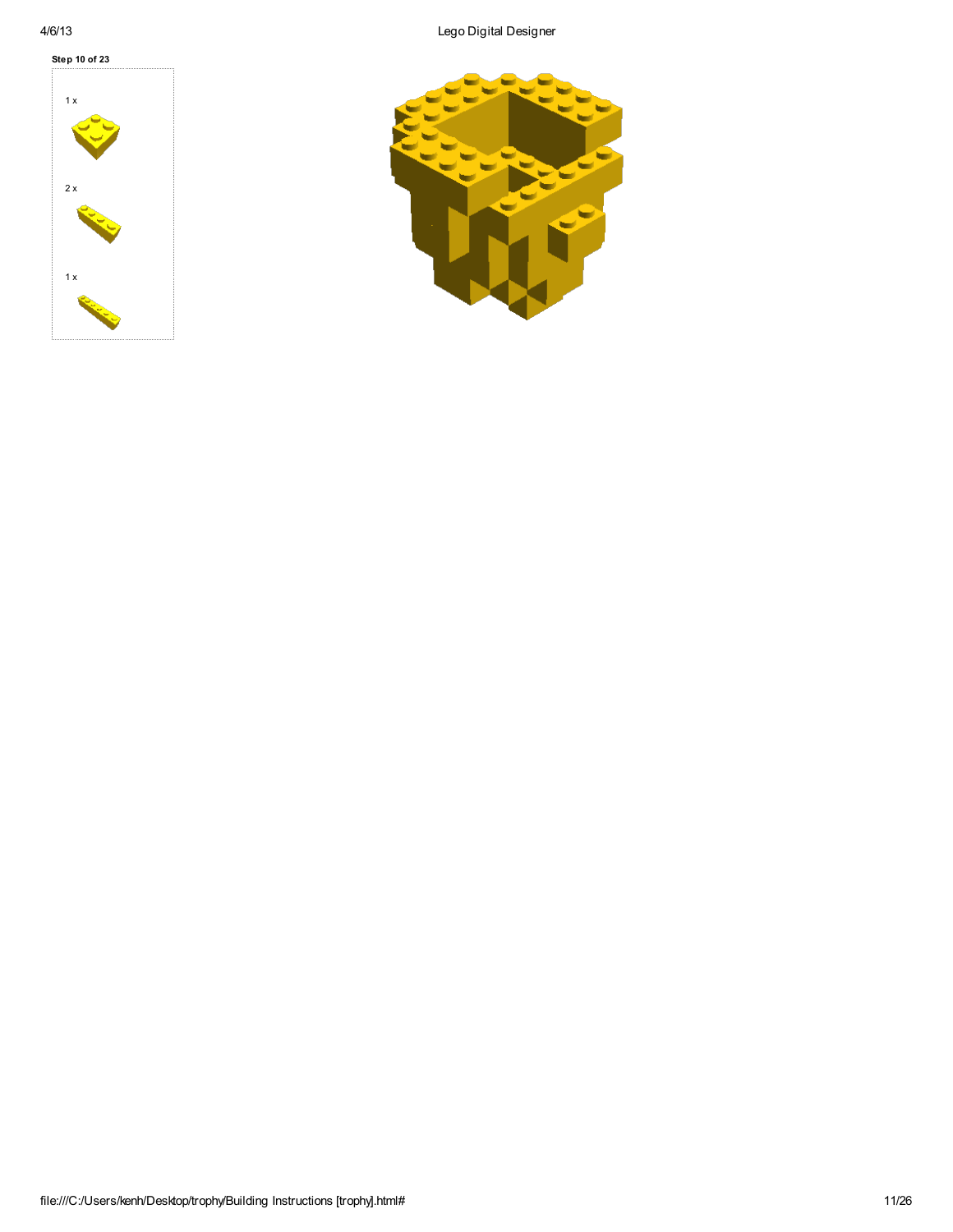

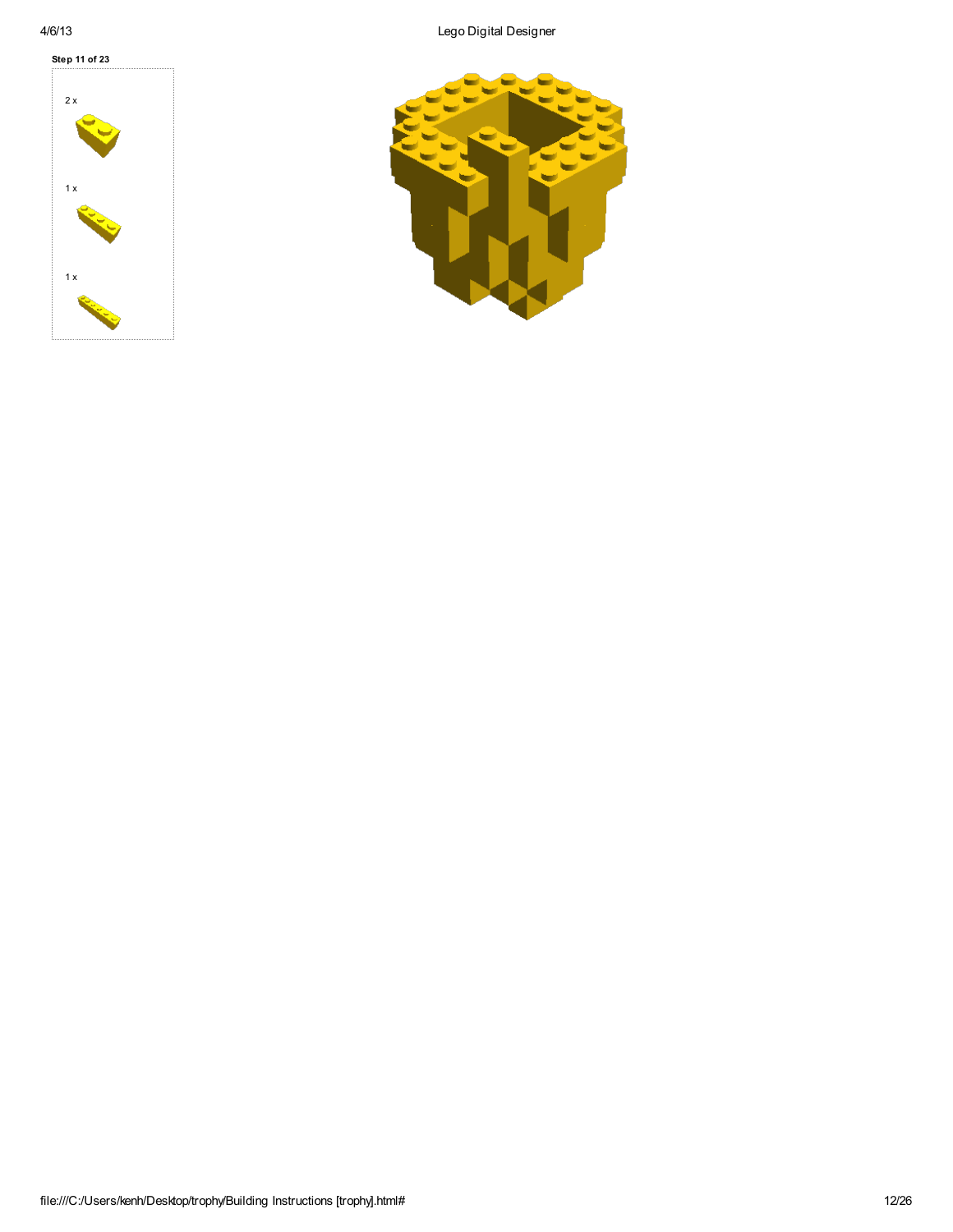4 x Step 12 of 23

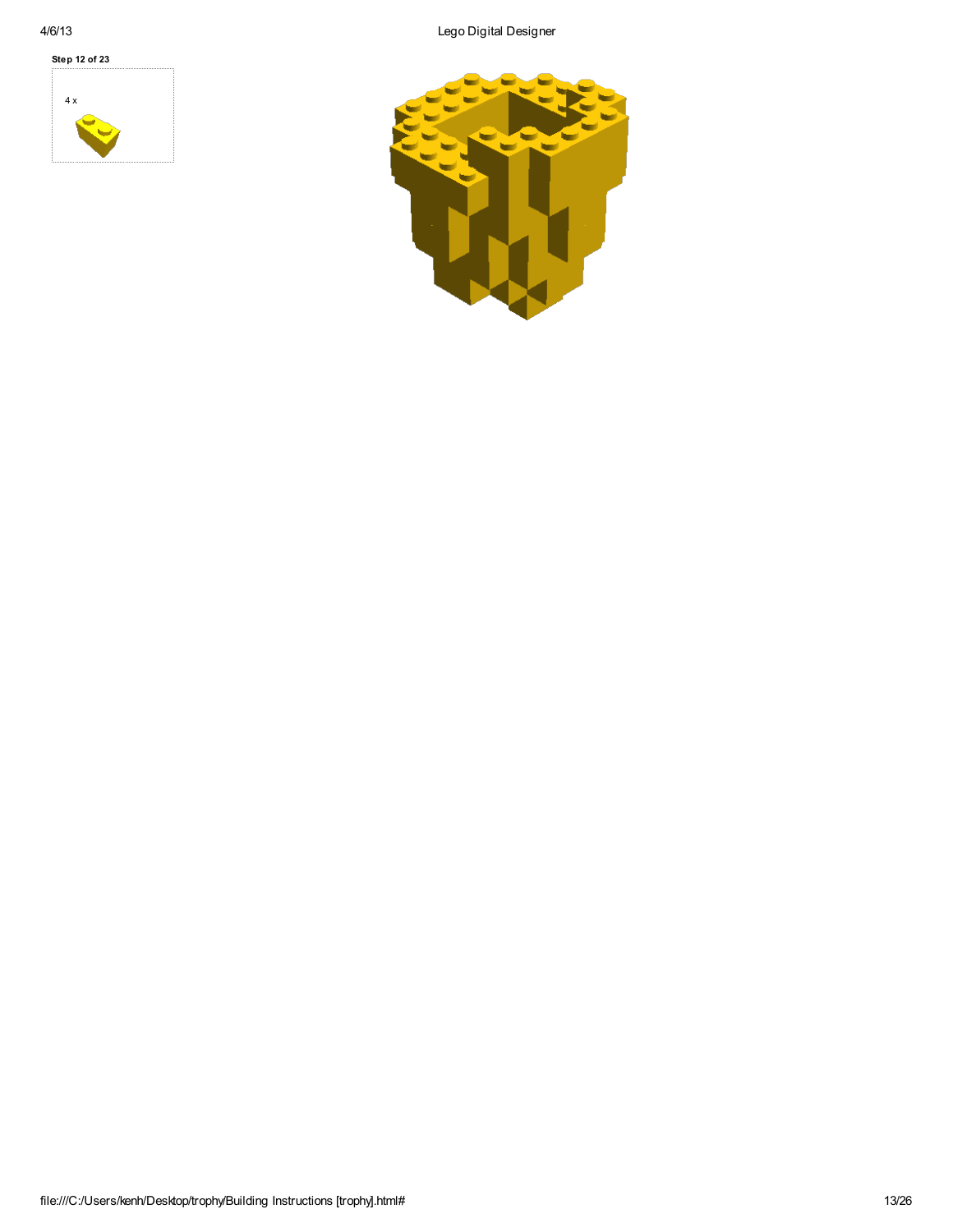2 x 2 x Step 13 of 23

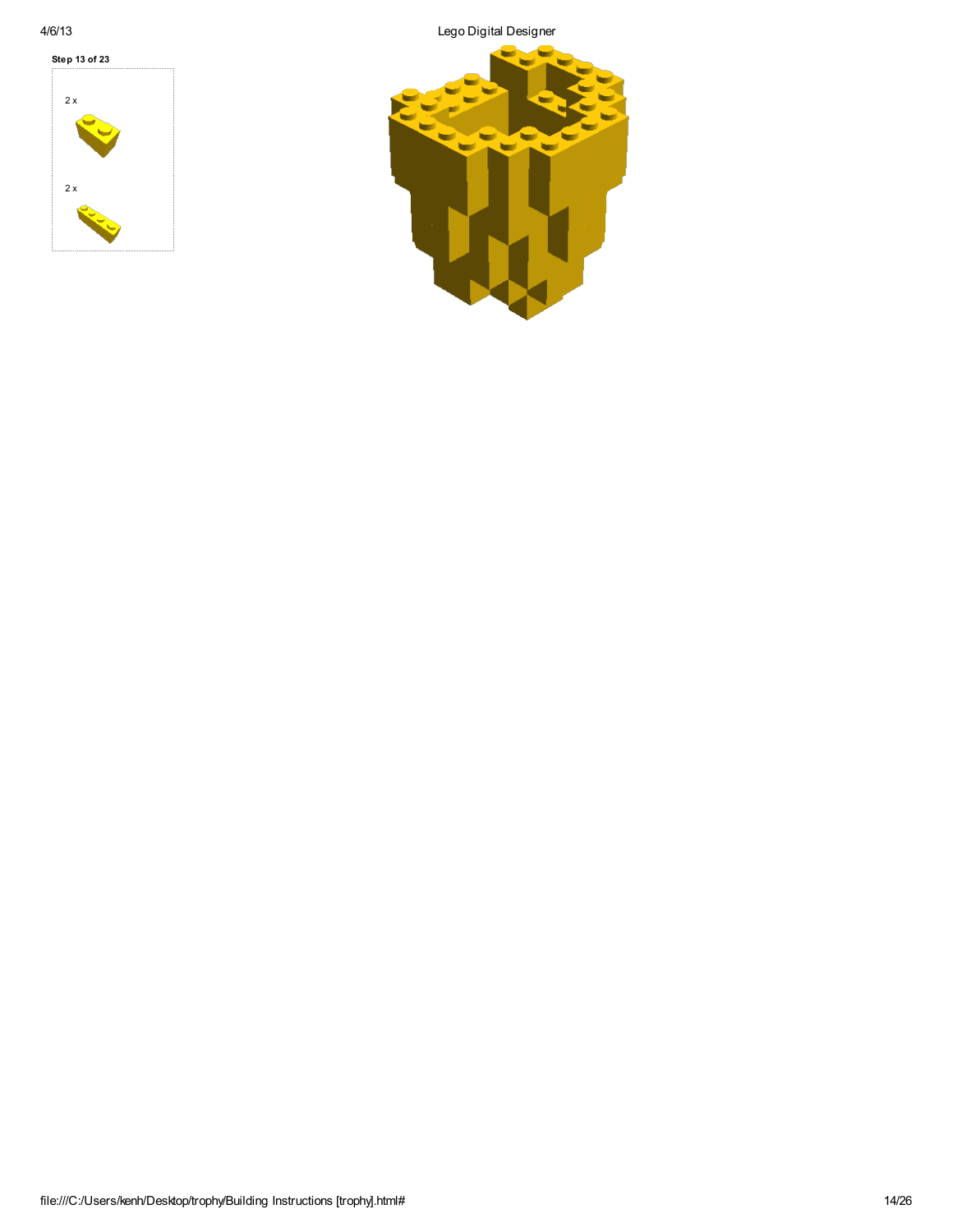

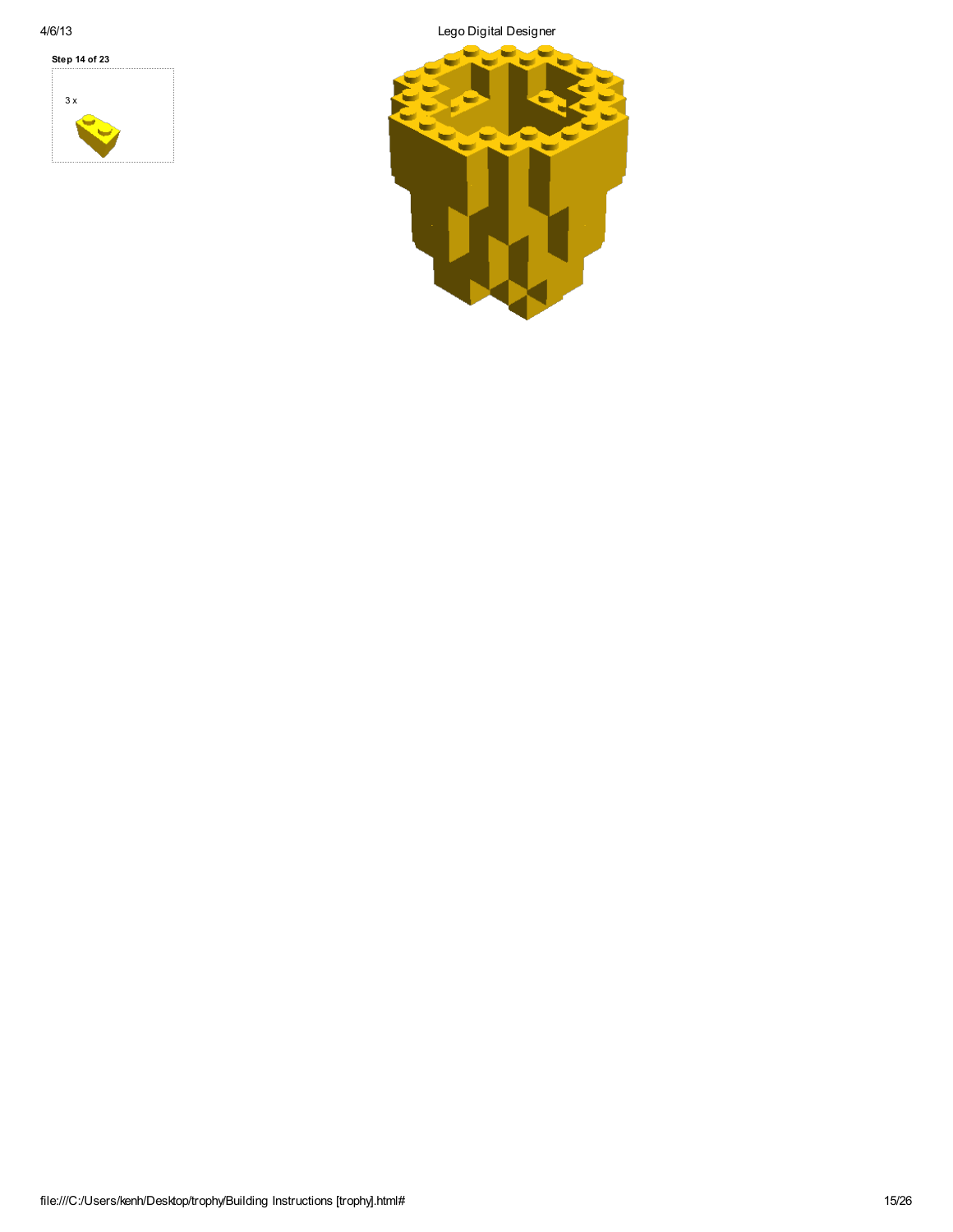

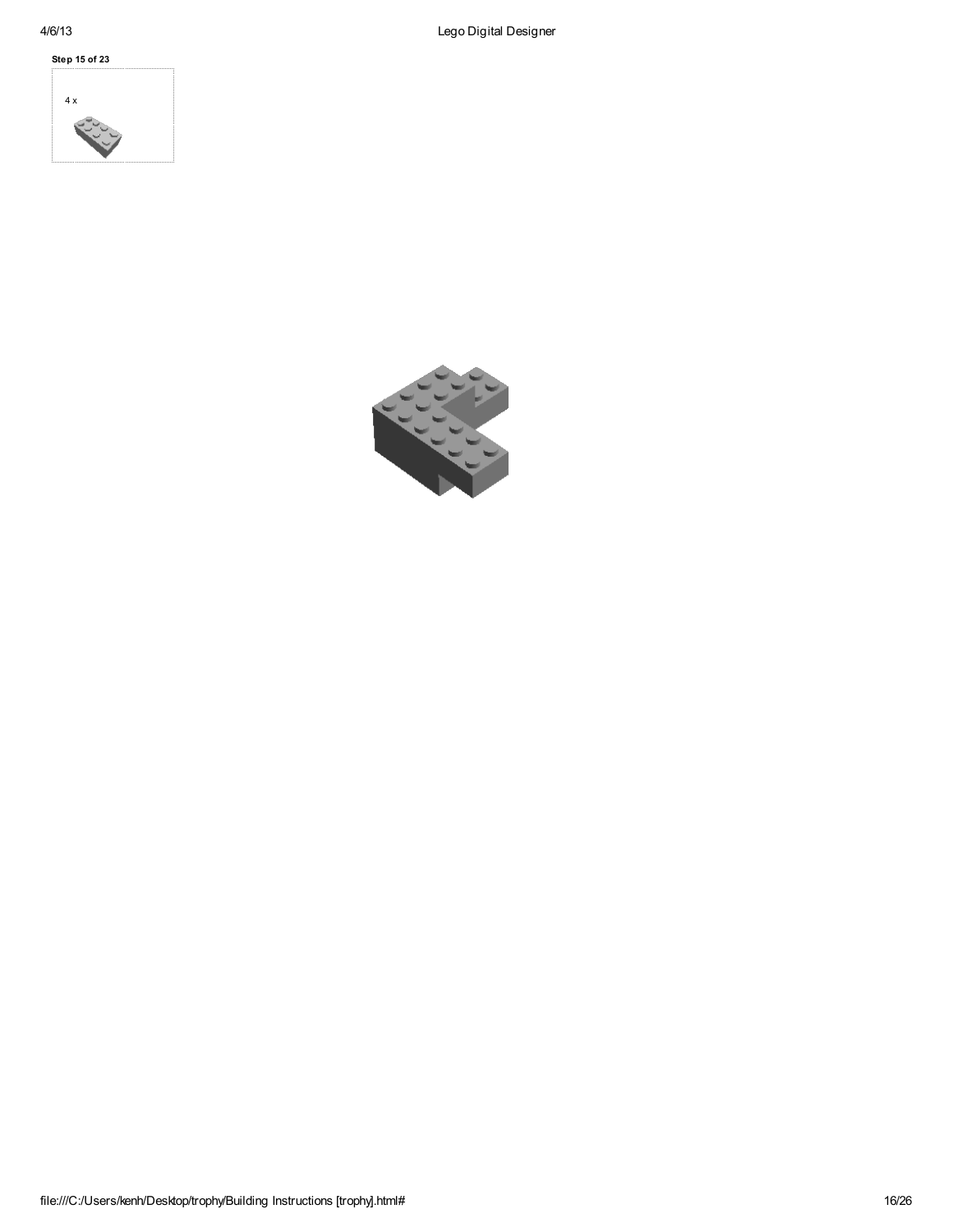



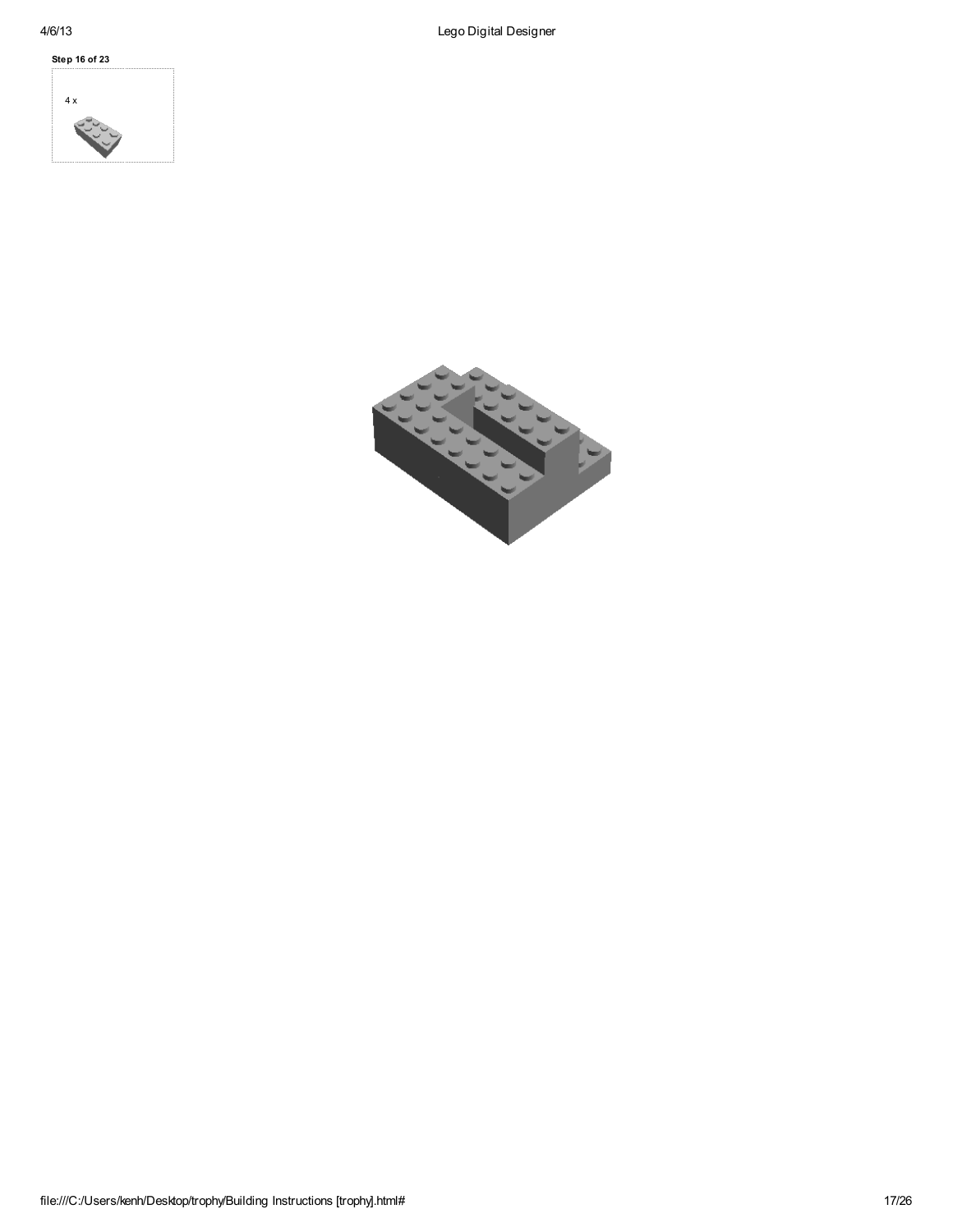

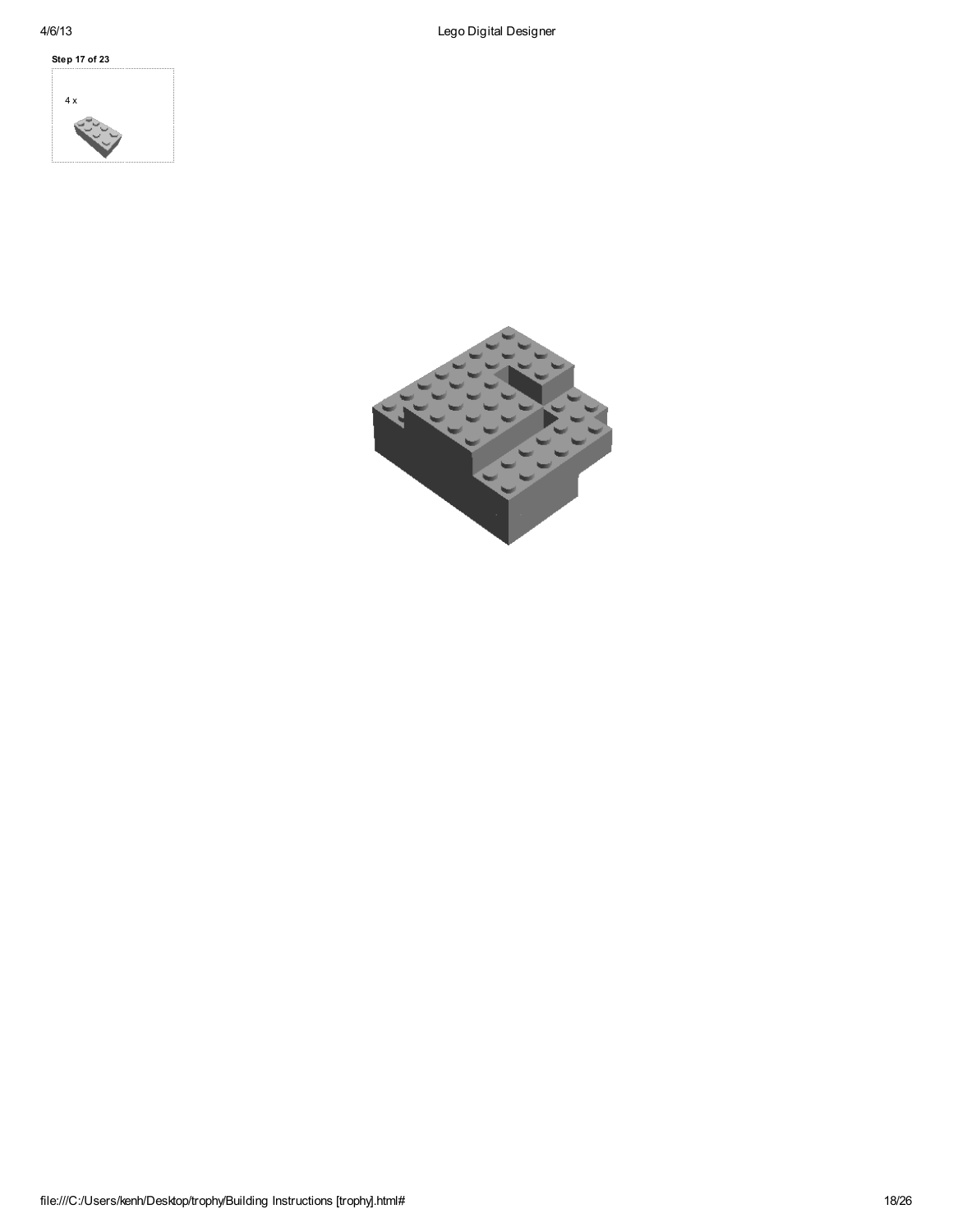

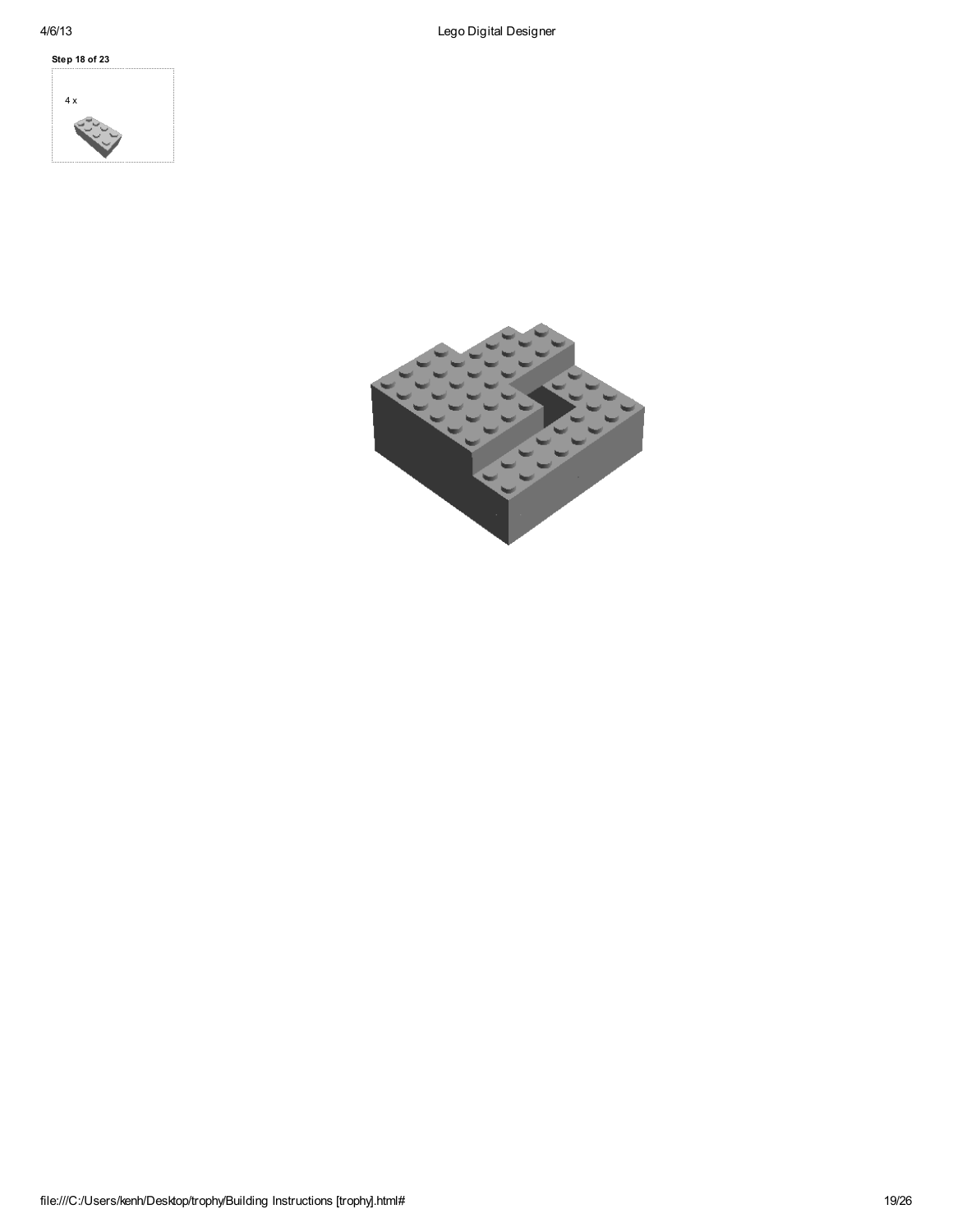

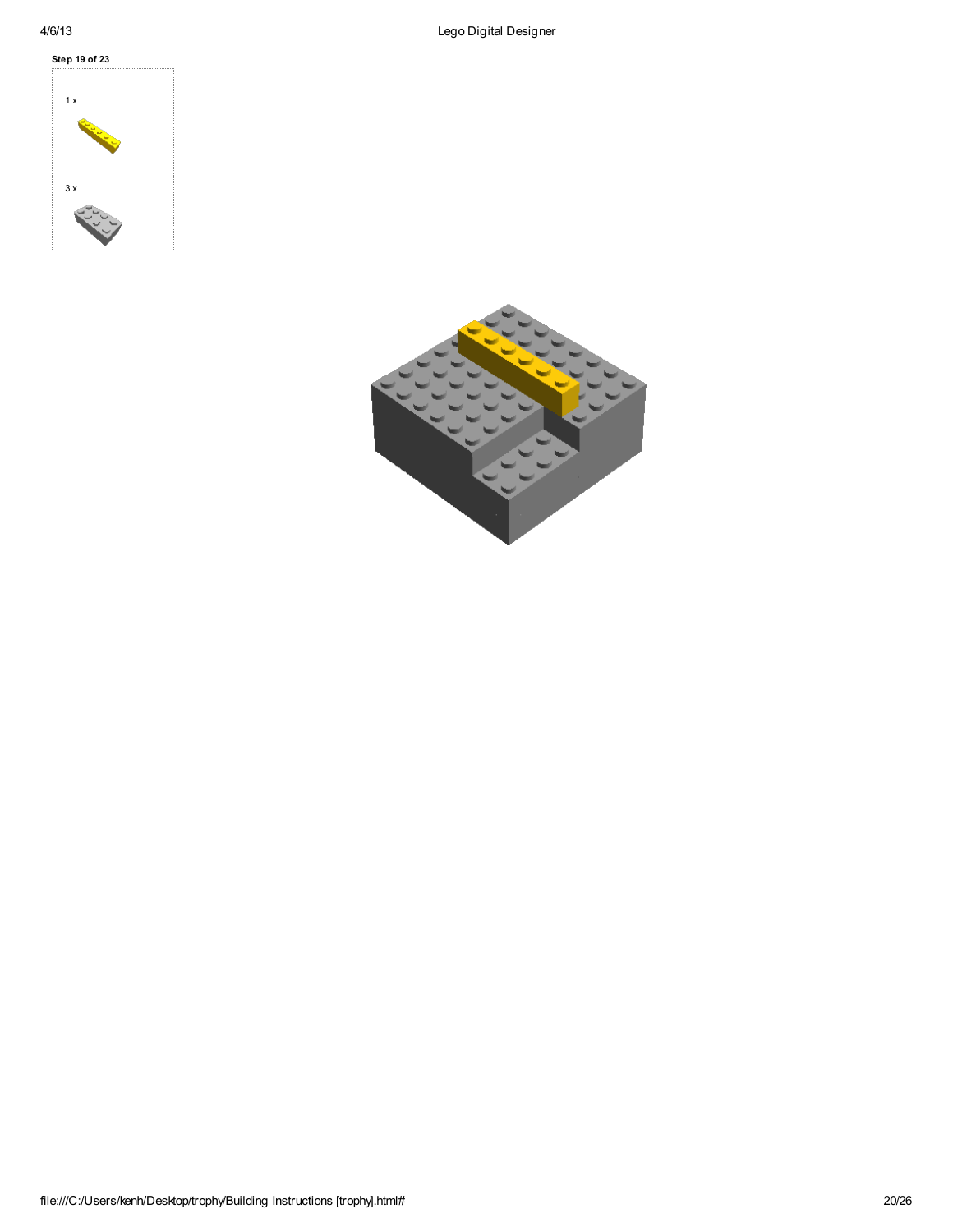

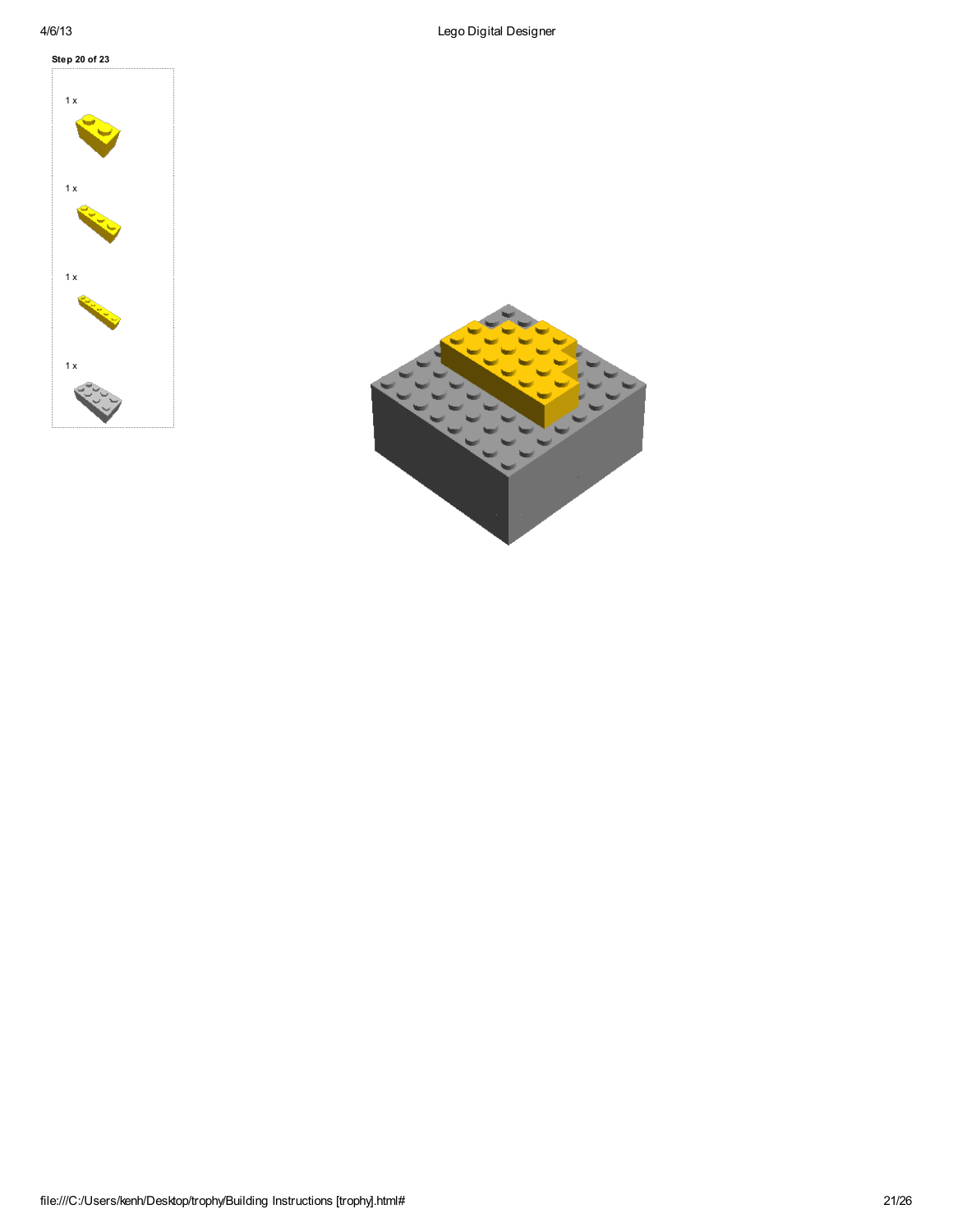

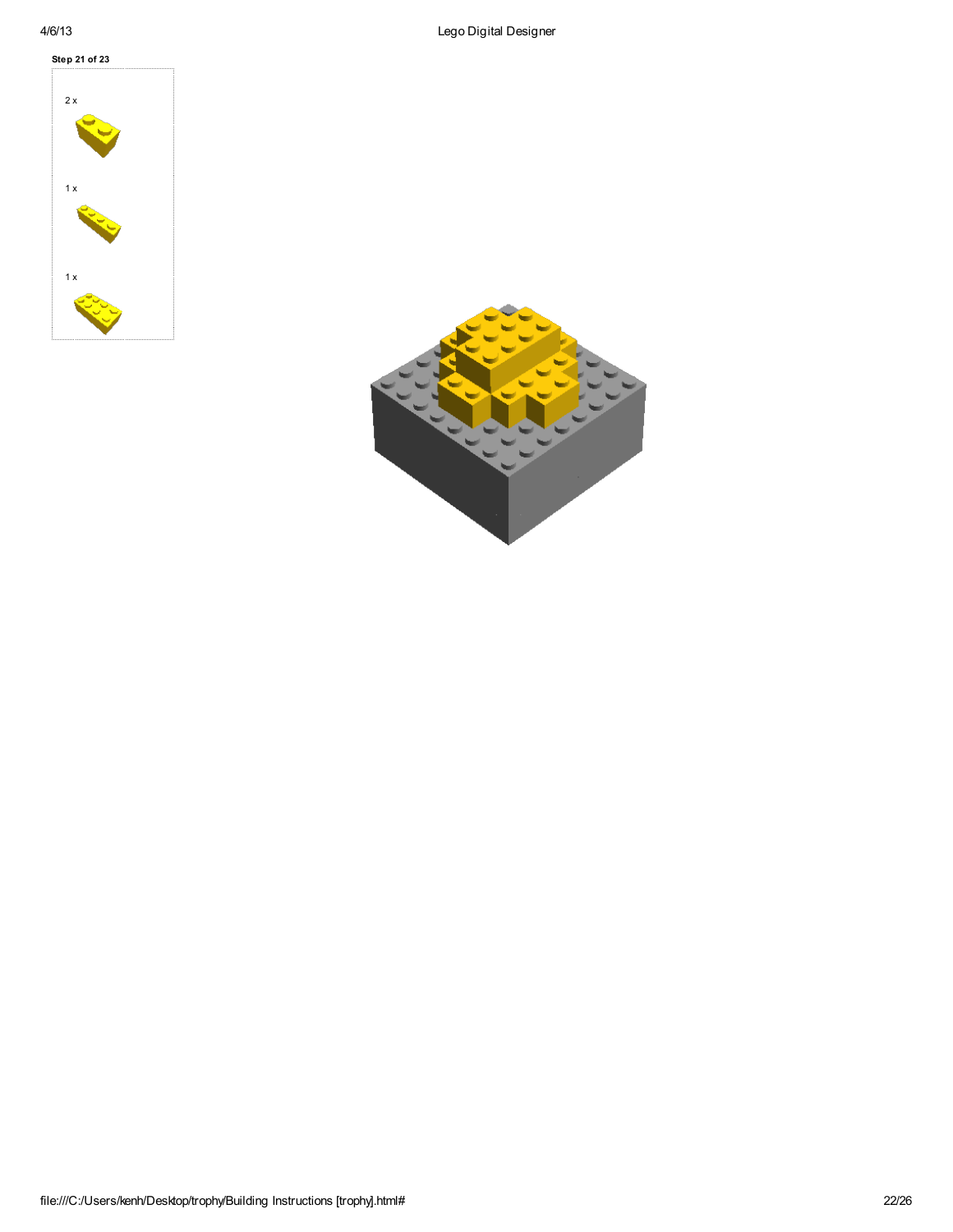

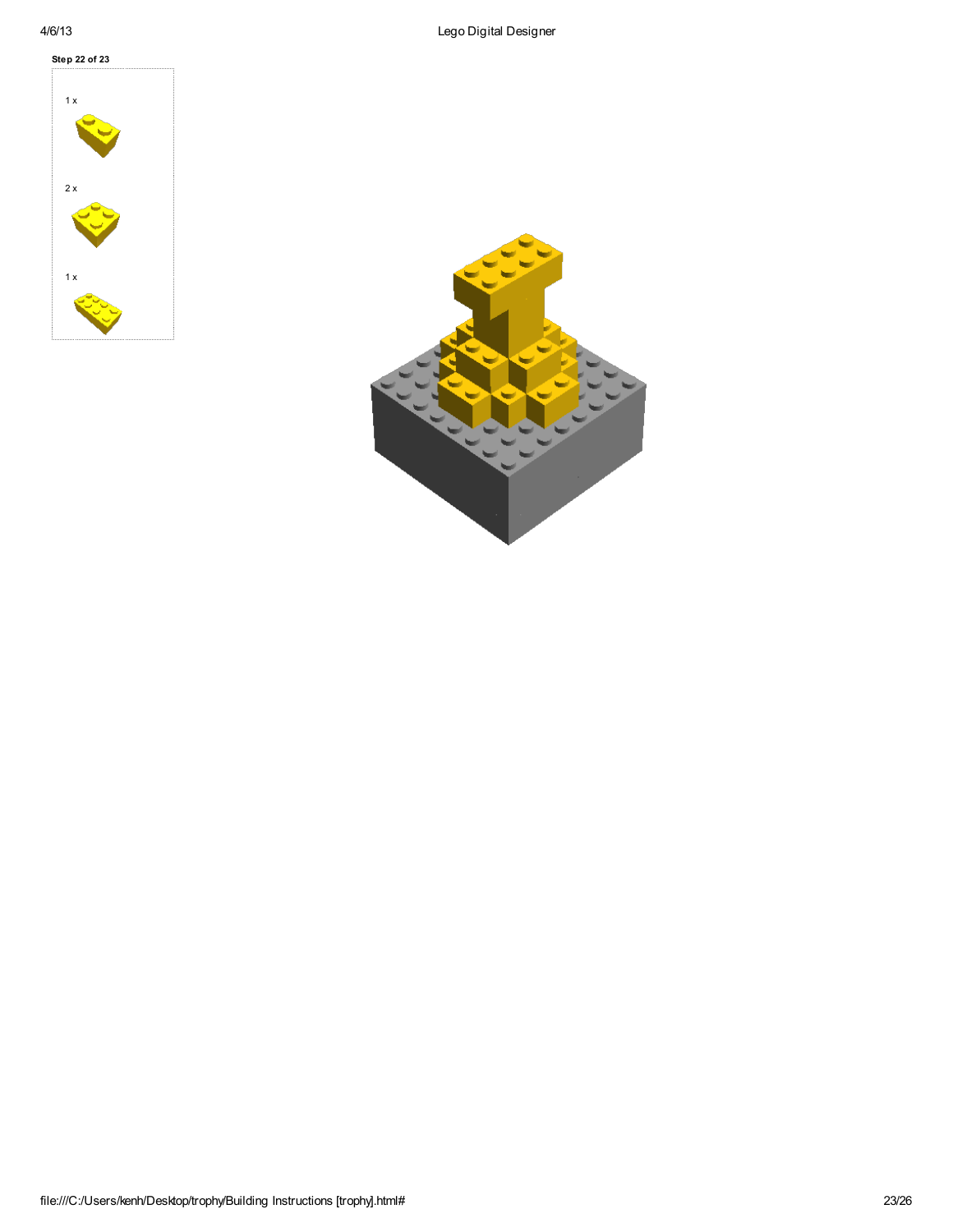Step 23 of 23

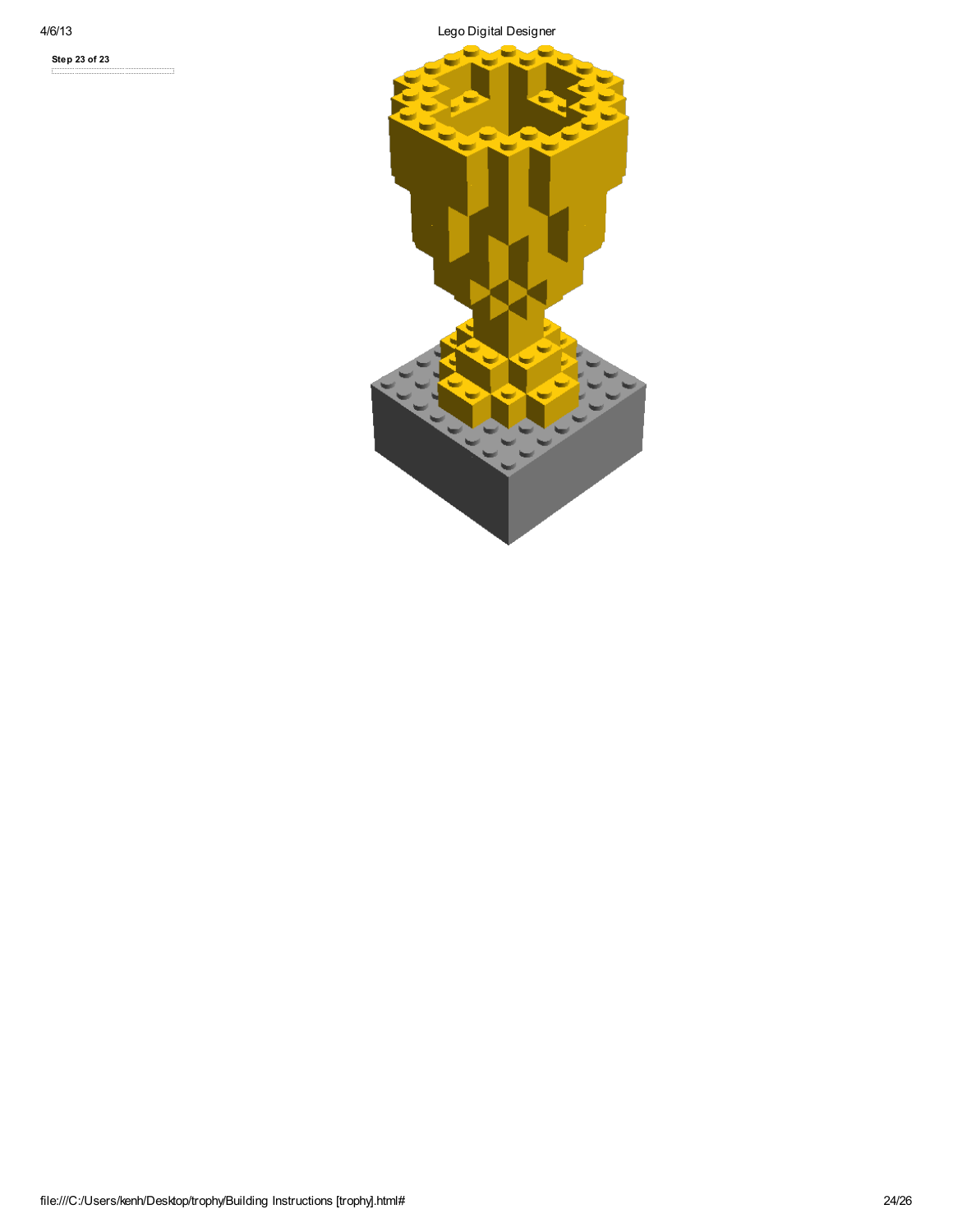